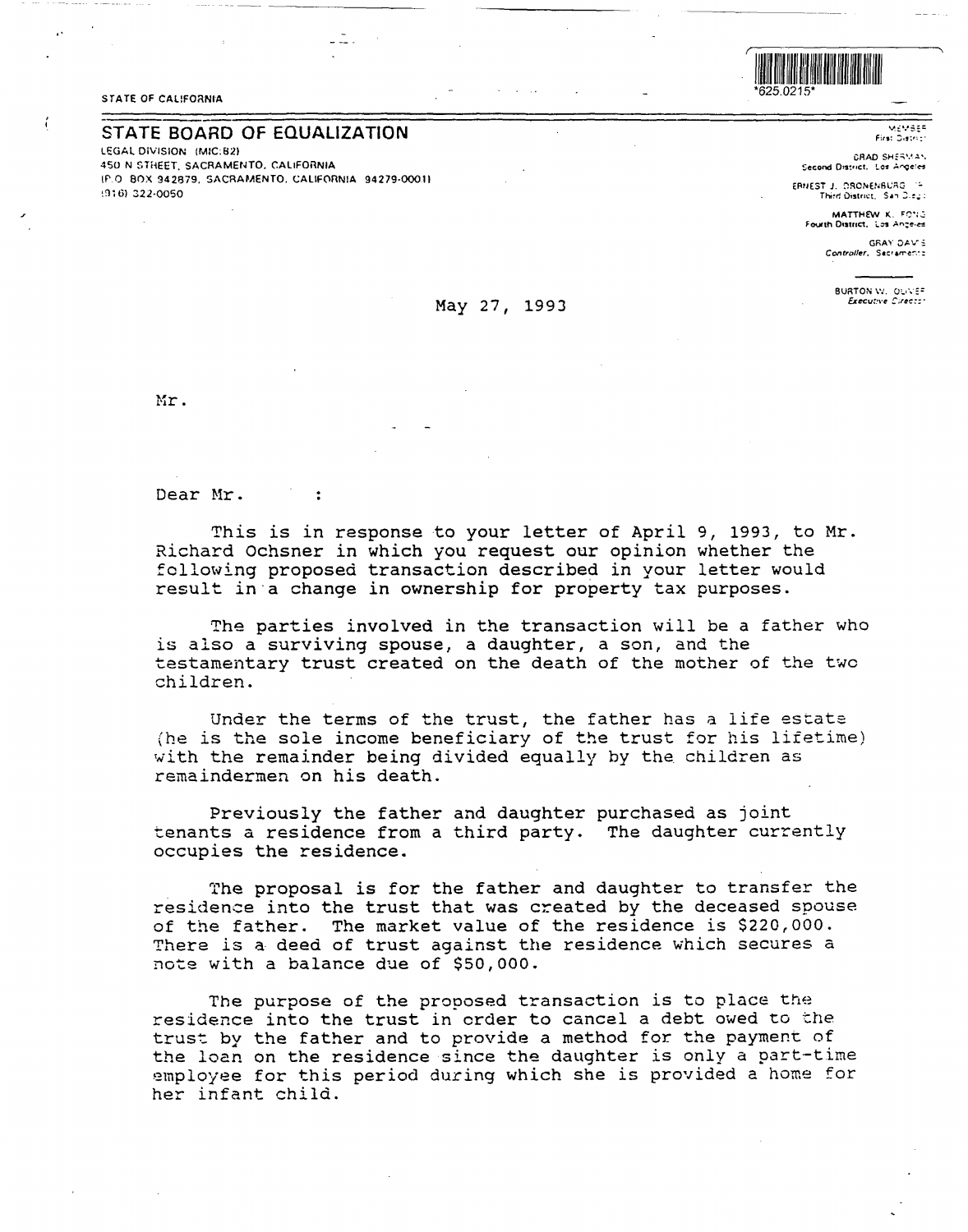In this regard, the daughter is to receive a note from the trust for her equity in the residence which will be used to offset her rental obligation.

Revenue and Taxation Code<sup>1</sup> section 60 defines "change in ownership'' to mean "a transfer of a present interest in real property, including the beneficial use thereof, the value of which is substantially equal to the value of the fee interest.''

Section 61 provides in relevant part that "(e]xcept as otherwise provided in section 62, change in ownership as defined in section 60, includes, but is not limited to:  $\dots$  (d)  $[t]$ he... transfer, or termination of any joint tenancy interest....  $(f)$  [a]ny vesting of the right to possession or enjoyment of a remainder... interest which occurs upon the termination of a life estate or other similar precedent property  $interest...$  [and] (i) [t]he transfer of any interest in real property between a... legal entity... or any other person."

Section 62, however, provides in relevant part that ir[c)hange in ownership shall not include ... (d) (a)ny transfer by the trustor... into a trust for so long as  $(1)$  the transferor is the present beneficiary of the trust....

The Board has interpreted section 60, 61 and 62 as they relate to trusts in Property Tax Rule  $462(i)$ .

All statutory references are to the Revenue and Taxation Code unless otherwise indicated.

 $^2$ Rule 462(i) provides in relevant part:

(l} Creation. Except as is otherwise provided in subdivision (2) the transfer by the trustor, or any other person, of real property into a trust is a change in ownership of such property at the time of the transfer.

(2) Exceptions. A transfer to a trust is not a change in ownership upon the creation of or transfer to a trust if:

(A) Truster-Transferor Beneficiary Trusts. The trustortransferor is the sole present beneficiary of the trust; provided, however, a change in ownership of trust property does occur to the extent that persons other than the truster-transferor are present beneficiaries of the trust.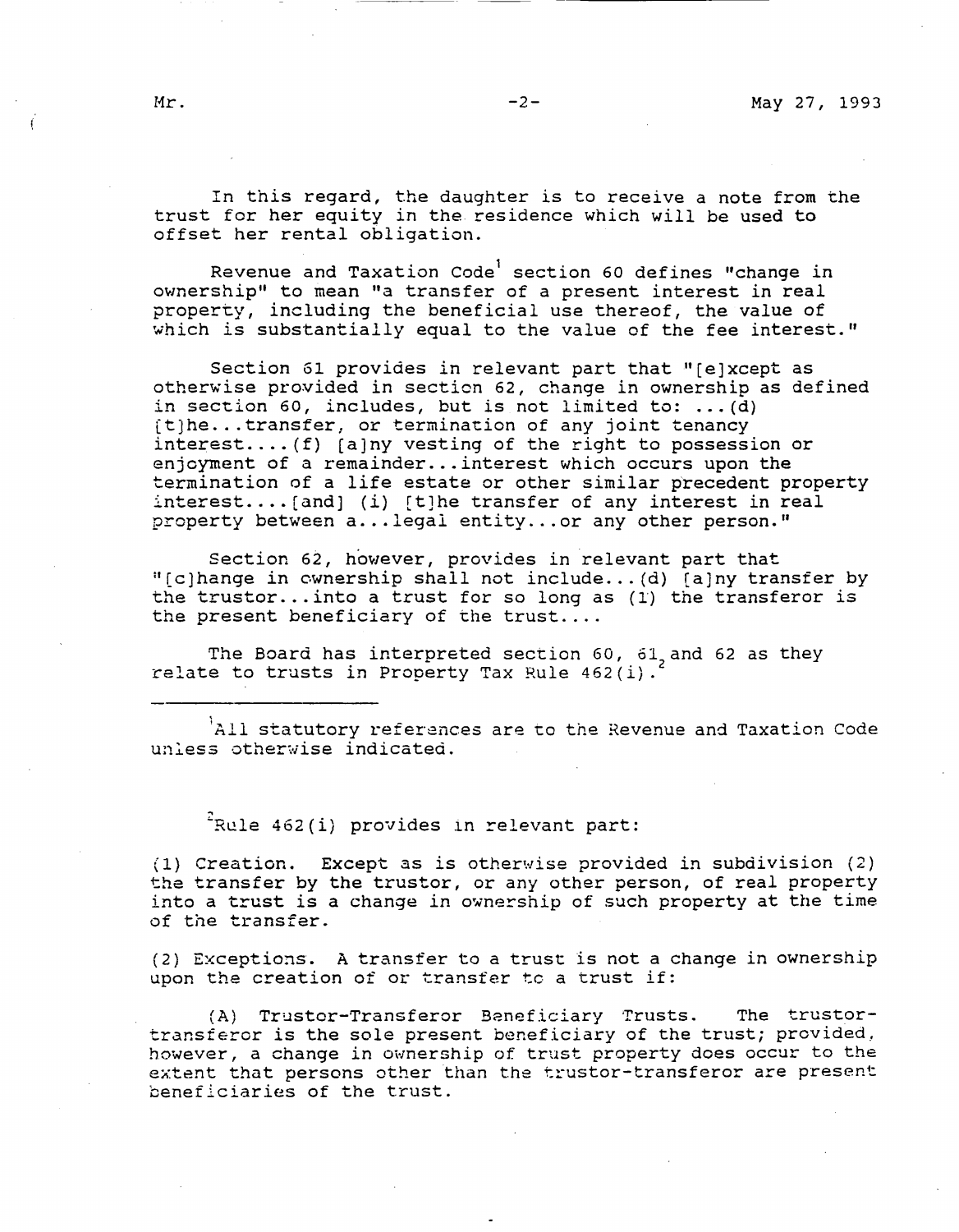None of the foregoing provisions reflect the effects of Proposition 58. As you know, Proposition 58 amended Article XIIIA of the California Constitufion to provide among other things that the terms "purchase" and "change in ownership" do not include the purchase or transfer of the principal residence and the first \$1 million of the full cash value of other real property between parents and children. Section 63.1 is the implementing legislation for Proposition 58. For purposes of the parent-child exclusion, a "transfer" is defined by section 63.l(c) (7) to include "any transfer of the present beneficial ownership of property from an eligible transferor to an eligible transferee through the medium of an inter vivos or testamentary trust."

Since the transfer into the trust involves a transfer of an interest in real property by both the father and the daughter, the consequences of the proposed transaction must be analyzed from the standpoint of each person.

(B) Revocable Trusts. The transfer of real property or an ownership interest(s) in a legal entity by the trustor(s) to a trust which is revocable by the trustor(s); provided, however, a change in ownership does occur at the time the revocable trust becomes irrevocable unless the truster-transferor remains or becomes the sole present beneficiary.

(C) Truster Reversion Trusts. The truster-transferor retains the reversion, and the beneficial interest(s) of person(s) other than the truster-transferor does not exceed 12 years in duration.

(D) Interspousal Trusts. The exemption afforded interspousal transfers is applicable; provided, however, a change in ownership of trust property does occur to the extent that persons other than the trustor-transferor's spouse are beneficiaries of the trust.

(E) Proportional Interests. The transfer is to a trust which results in the proportional interests of the beneficiaries in the property remaining the same before and after the transfer.

(F) Other Trusts. The transfer is from one trust to another and meets the requirements of  $(A)$ ,  $(B)$ ,  $(C)$ ,  $(D)$ , or  $(E)$ .

 $3$ The term "purchase" is defined by section 67 to mean "a change in ownership for consideration."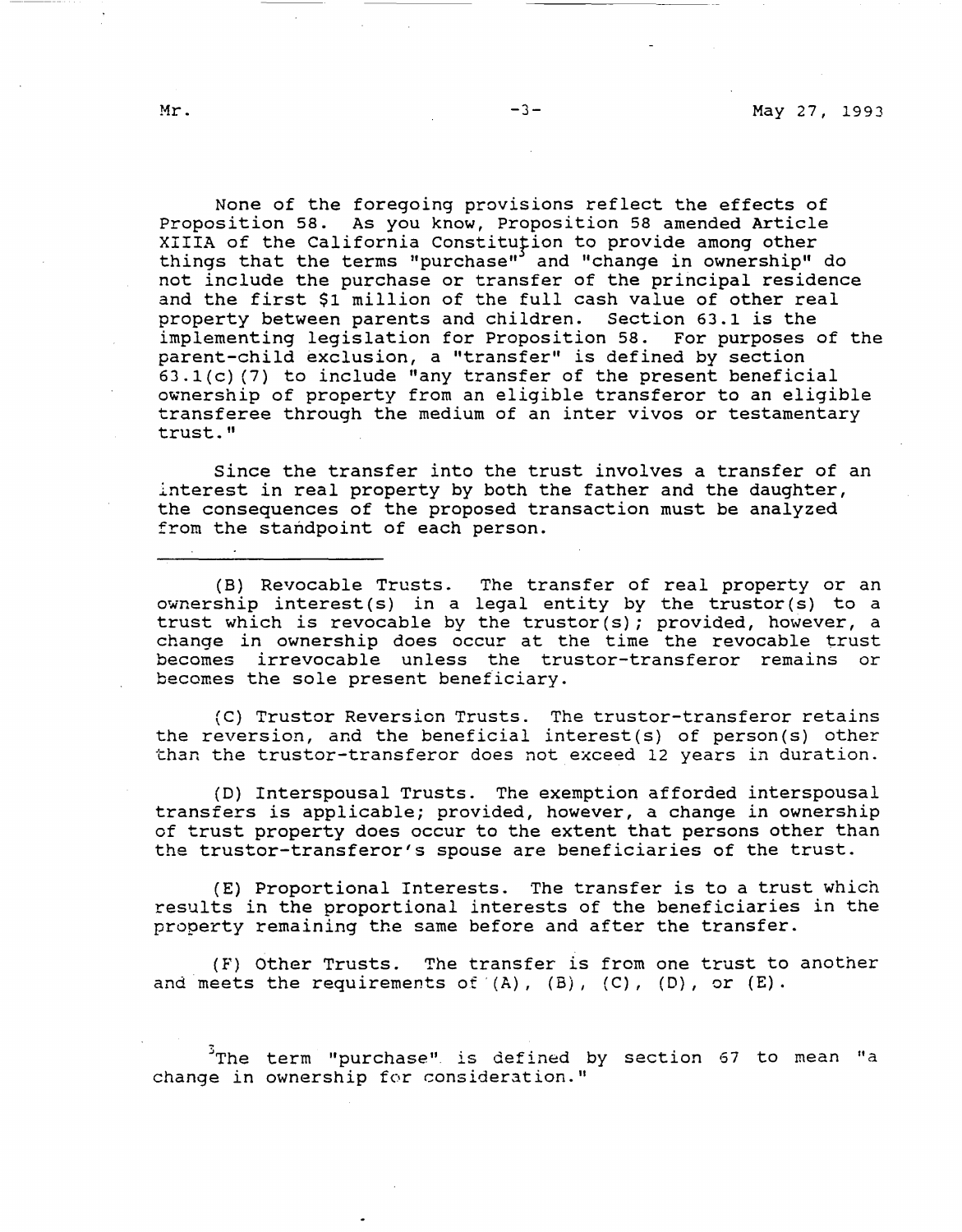Since the father is the sole income beneficiary of the trust for his lifetime, he is the sole present beneficiary of the trust. The only other beneficiaries are the daughter and the son who, as remaindermen, hold future rather than present interests in the trust. The transfer by father of his interest in the real property would, therefore, be excluded from change in ownership under section 62(d) and Property Tax Rule 462(i) (2) (A) as a transfer into a trust in which the transferor is the sole present beneficiary of the trust.

Although the daughter's transfer of her interest in the residence would not be excluded by section  $62(d)$  or Rule  $462(i)$ , it would nevertheless be excluded under section 63.1 (subject to its requirements and limitations) as a transfer between a child and a parent through the medium of a trust because her father, as a result of the transfer, would receive present beneficial ownership for life in the real property interest transferred into the trust by the daughter.  $(S63.1(c) (7)$ ; see also Allen v. Sutter County Board of Equalization (1983) 139 Cal.App.3d 887, 890.)

The father, as transferee, would, of course, have to file a timely claim with the assessor as required by section 63.l(d) in order to obtain the exclusion.

Thus, assuming a timely claim is filed and subject to the limitations contained in section 63.l, there would be no change in ownership as a result of the transfer of the residence into the trust by the father and daughter.

At the death of the father, there would be, but for the application of section 63.1, a change in ownership as to the interest he transferred into the trust under section  $61(f)$ . Since the right of possession in that interest will vest in either the daughter or son or both at father's death, the parentchild exclusion will be applicable at that time subject to the requirements of section 63.1. The interest transferred by the daughter, however, would not be excluded from change in ownership under section 63.l or any other provision. There would be, therefore, a change in ownership under section 61(f) as to that one-half interest in the residence at the time of the father's death.

As discussed in our recent telephone conversation, however, we believe the result would be different if, as an alternative, the father first purchased the daughter's interest in the residence. Such purchase would be excluded under section 63.l as a parent-child purchase or transfer providing a timely claim is filed by the father. To be timely under section 63.l(d), we

*{*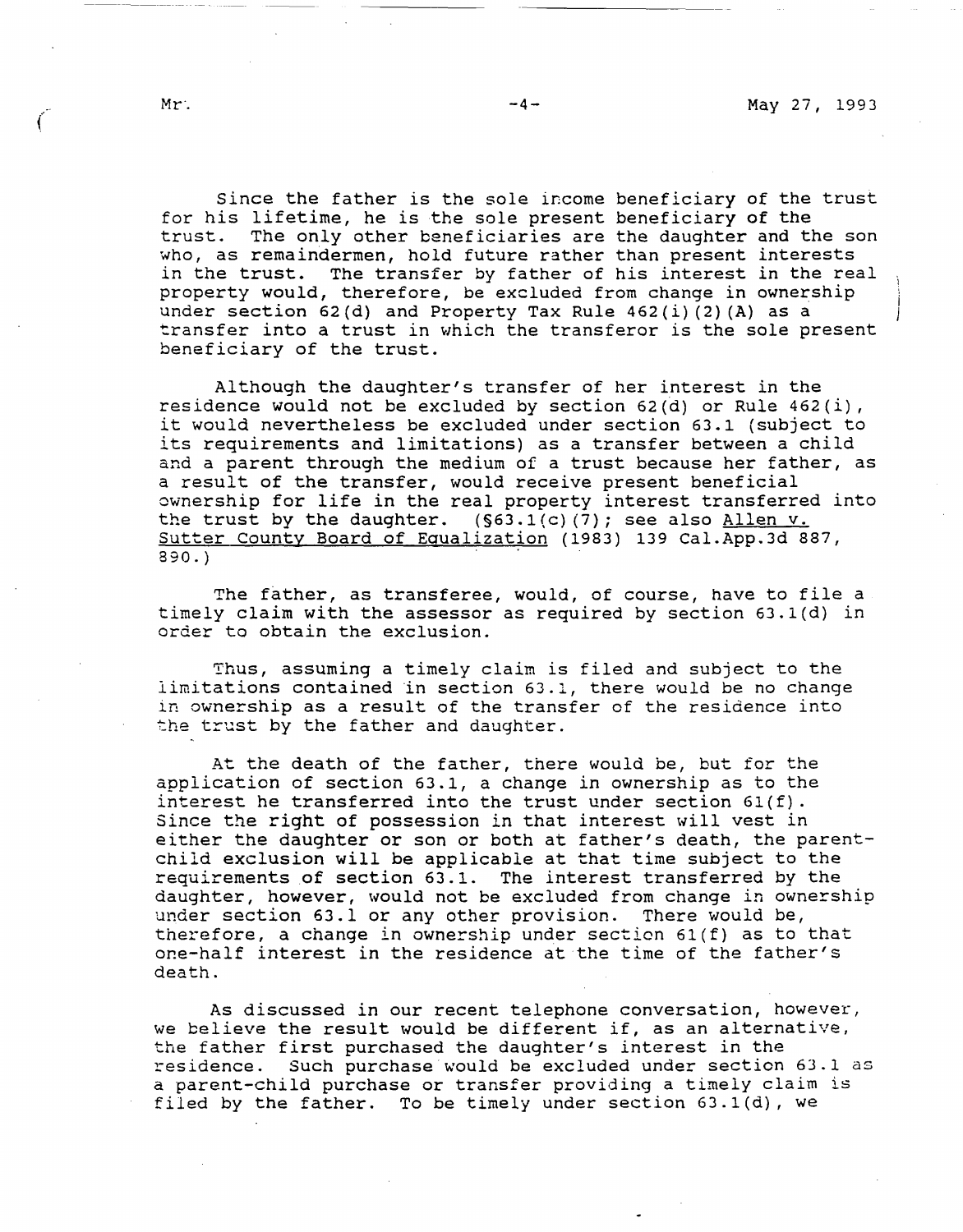believe the claim should be filed prior to the father's transfer to the trust. The father's subsequent transfer of *his* total interest in the residence into the trust would be excluded from change in ownership under section 62(d) and Property Tax Rule 462(i) (2) (A) as explained above. The transfer of the property occurring on father's death would be excluded under section 63.1 as a transfer from parent to children subject to timely claim filing and other requirements of section 63.1.

Since this alternative involves one more step than the first alternative and produces a more favorable tax result, a question arises as to the applicability of the step-transaction doctrine. Section 63.1 was added by Statutes 1987, chapter 48, section 1, pages 121-123. Section 2 of that legislation is not codified but provides in relevant part at pages 123-124 that:

It is the intent of the Legislature that the provisions of Section 63.1 of the Revenue and Taxation Code shall be. liberally construed in order to carry out the intent of Proposition 58 on the November 4, 1986, general election ballot to exclude from change in ownership purchases or transfers between parents and their children described therein. Specifically, transfers of real property from a corporation, partnership, trust, er other legal entity to an eligible transferor or transferors, where the latter are the sole owner or owners of the entity or are the sole beneficial owner or owners of the property, shall be fully recognized and shall not be ignored or given less than full recognition under a substance-over-form or steptransaction doctrine, where the'sole purpose of the transfer is to permit an immediate retransfer from an eligible transferor or transferors to an eligible transferee or transferees which qualifies for the exclusion from change in ownership provided by Section 63.1. Further, transfers of real property between eligible transferors and eligible transferees shall also be fully recognized when the transfers are immediately followed by a transfer from the eligible transferee or eligible transferees to a corporation, partnership, trust, or other legal entity where the transferee or transferees are the sole owner or owners of the entity or are the sole beneficial owner or owners of the property, if the transfer between eligible transferors and eligible transferees satisfies the requirements of Section 63.1. Except as provided herein, nothing in this section shall be construed as an expression of intent on the part of the Legislature disapproving in principle the appropriate application

Ť